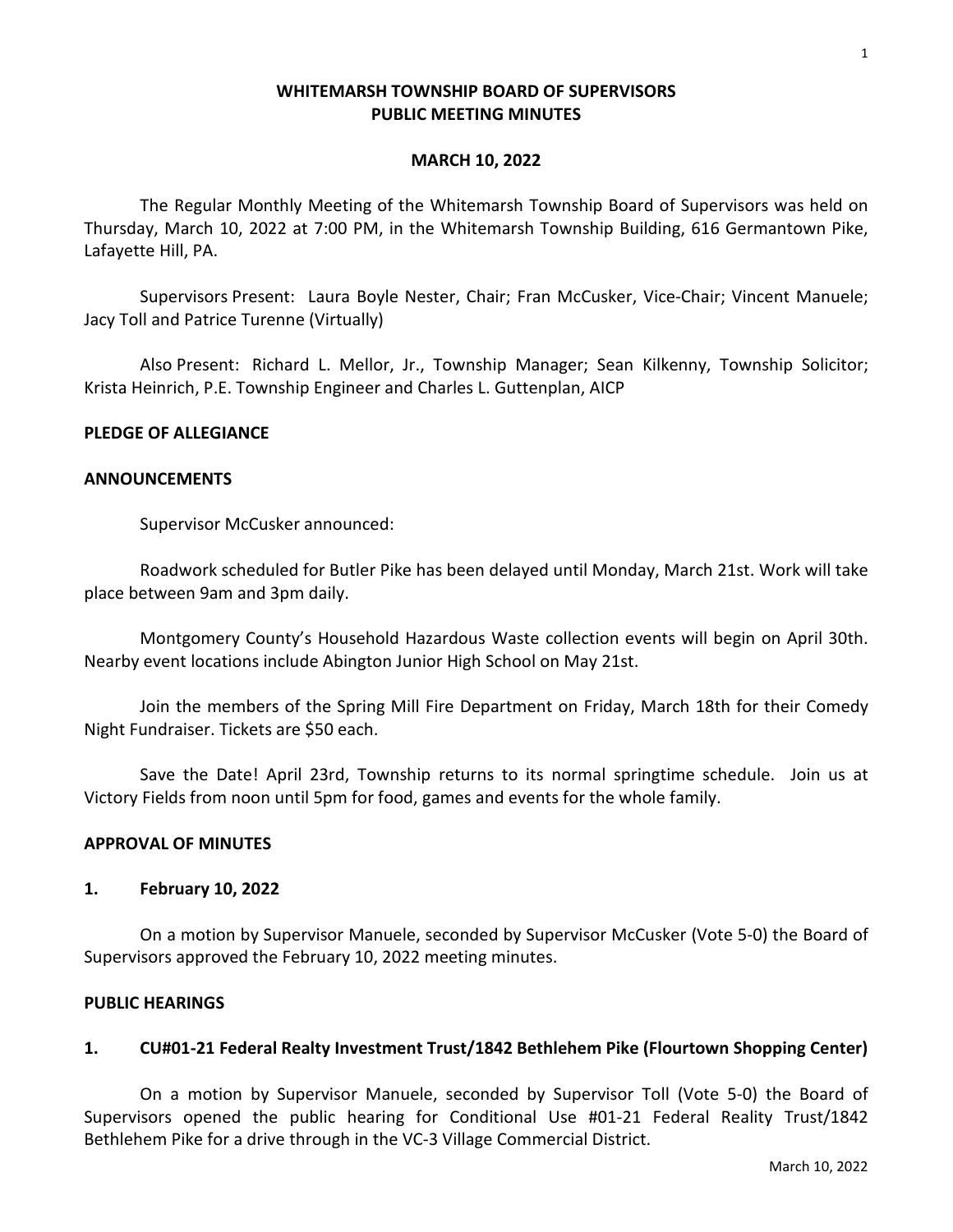A court reporter was present, and the notes of testimony are available for review at the Township Building. The following individuals presented information/testimony/comments/questions at the Public Hearing:

> Sean Kilkenny, Township Solicitor Robert Lewis, Attorney for the Applicant Matthew Rutt, Landcore Engineering Consultants

On a motion by Supervisor Manuele, seconded by Supervisor McCusker (Vote 5-0) the Board of Supervisors closed the public hearing.

## **MOTIONS**

# **1. CU#01-21 Federal Realty Investment Trust/1842 Bethlehem Pike (Flourtown Shopping Center)**

On a motion by Supervisor Manuele, seconded by Supervisor McCusker (Vote 5-0) the Board of Supervisors approved Conditional Use #01-21 Federal Reality Trust/1842 Bethlehem Pike for a drive through in the VC-3 Village Commercial District.

## **BOARD PUBLIC DISCUSSION ITEMS**

# **1. SLD#02-20 Federal Realty Investment Trust/1842 Bethlehem Pike (Flourtown Shopping Center); Preliminary/Final Minor Land Development**

Mr. Lewis stated Federal Realty doesn't have anything additional to add to what was discussed during the Public Hearing. He explained the items he put into public record during the hearing. He stated they only have one variance request. Ms. Heinrich stated she has no issue with the requested variance.

Richard Abraham (Bethlehem Pike) spoke about the additional traffic that would be generated and the congestion that would be caused by the additional traffic right where the bank is. He spoke about the traffic study performed in 2013.

## **Resolutions**

# **1. SLD#02-20 Federal Realty Investment Trust/1842 Bethlehem Pike (Flourtown Shopping Center); Preliminary/Final Minor Land Development**

On a motion by Supervisor McCusker, seconded by Supervisor Manuele (Vote 5-0) the Board of Supervisors adopted **Resolution #2022-10** granting Conditional Preliminary/Final Plan approval for SLD #02-20; Federal Reality Trust/1842 Bethlehem Pike (Flourtown Shopping Center), for a Minor Land Development for a new bank with a drive through.

## **2. DCNR DVRPC Feasibility Study - Miracle-Nature Trail**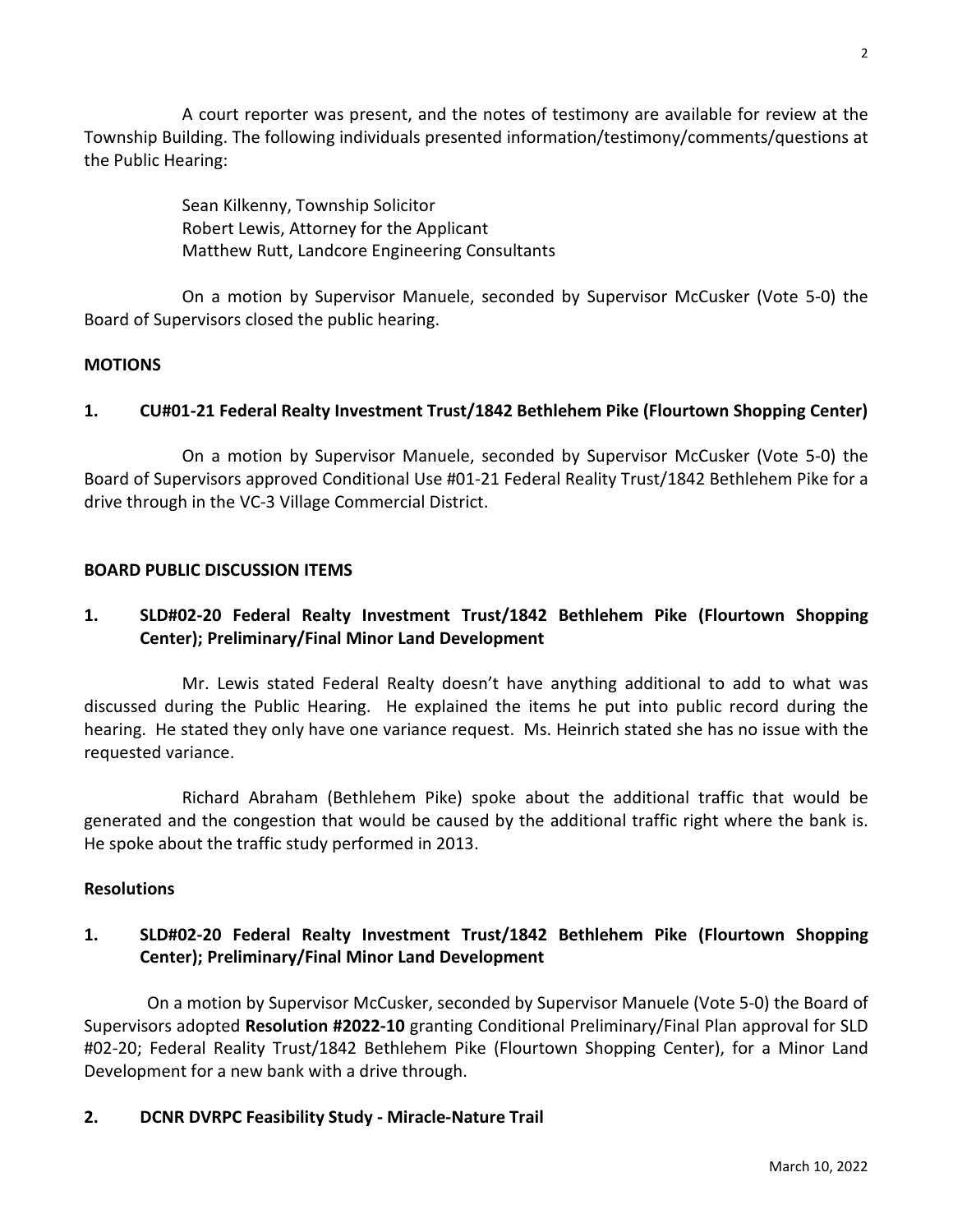3

Judy Stern Goldstar Goldstein with Global Art Associates introduced Emily Paskowitz from Gilmore Associates and Bob Thomas from Campbell, Thomas and Company. She said they were the project team for the Miracle-Nature Trail Feasibility Study. She said the presentation tonight represents the hard work of not only the project team but the time and energy from the Township, the Steering Committee Stakeholders, Residents and interested parties. She stated the project goals were to determine the feasibility and desirability of a trail within the PECO right-of-way and determine the feasibility and desirability of the "Miracle-Nature" concept for the potential trail. The project purpose was a feasibility study: Analyzes the conditions and requirements of a trail project to determine if it is practical and/or possible to design and construct. She explained what the feasibility study includes: Inventory and analysis of existing conditions, regulations, public desirability and feedback, conceptual plans, budgetary cost estimates, recommendations, and a prioritized action plan and what it does not include: Design and engineering plans, notes and details, construction documents, and detailed cost estimates.

Ms. Goldstein explained the site location: it is within the PECO right of way from Butler Pike to East Hector Street. She explained the Miracle part of the plan would be from Butler Pike to Wells Street and the Nature part would be from Wells Street to East Hector Street. She explained the Miracle Concept is derived from phrases such as 'miracle field' or 'miracle league' with the goal of creating something accessible & inclusive and also refers to the opportunity to provide an ADA accessible trail with sensory pod amenities for users of all ages and abilities and the nature concept is to protect & provide opportunities to connect to existing woodlands, meadows, and wildlife habitat and refers to the opportunity to provide site-sensitive trail access that allows users to engage with and learn about this environment and view wildlife without disturbance.

Mr. Thomas gave a brief history of the project. He explained the trail is along the PECO right of way and it will link into the Schuylkill River trail.

Ms. Paskowitz stated they did a site analysis plan utilizing existing features as well as site context to highlight opportunities and constraints for the trail development. She explained the trail is in two halves with Wells Street bisecting the middle. She stated the trail will end at East Hector Street but with the sidewalks and the pedestrian crossing at the intersection of East Hector Street and North Lane/Station Avenue will give access for trail users to connect to the Schuylkill River Trail. She explained PECO was a major player in the project and all improvements must be located towards the Western edge of the site and any improvements must be more than 25' away from any PECO equipment or structure. She spoke about the environmental concerns and the recommendations for the project. She stated the trail surface aggregate (TSA) trail material is recommended, wherever feasible, to reduce impervious surfaces while meeting ADA accessibility standards, the recommended trail alignment aims to minimize disturbance to existing unmown meadow and brush areas on the site, specific stormwater management best practices that increase infiltration and minimize site disturbance will be recommended wherever feasible, only native plants are recommended for revegetation and landscaping on the site and an invasive species management and removal plan is recommended for the site's long-term maintenance. She stated there was a meeting with the neighbors to get their feedback and she spoke about the neighbors' suggestions and concerns. Ms. Paskowitz said a trail within the utility corridor was found to be feasible and desirable by the large majority of the public.

Ms. Goldstein said PECO is a large part of the trail development. She said following full approval and adoption of this plan, the next step will be to meet with PECO representatives to discuss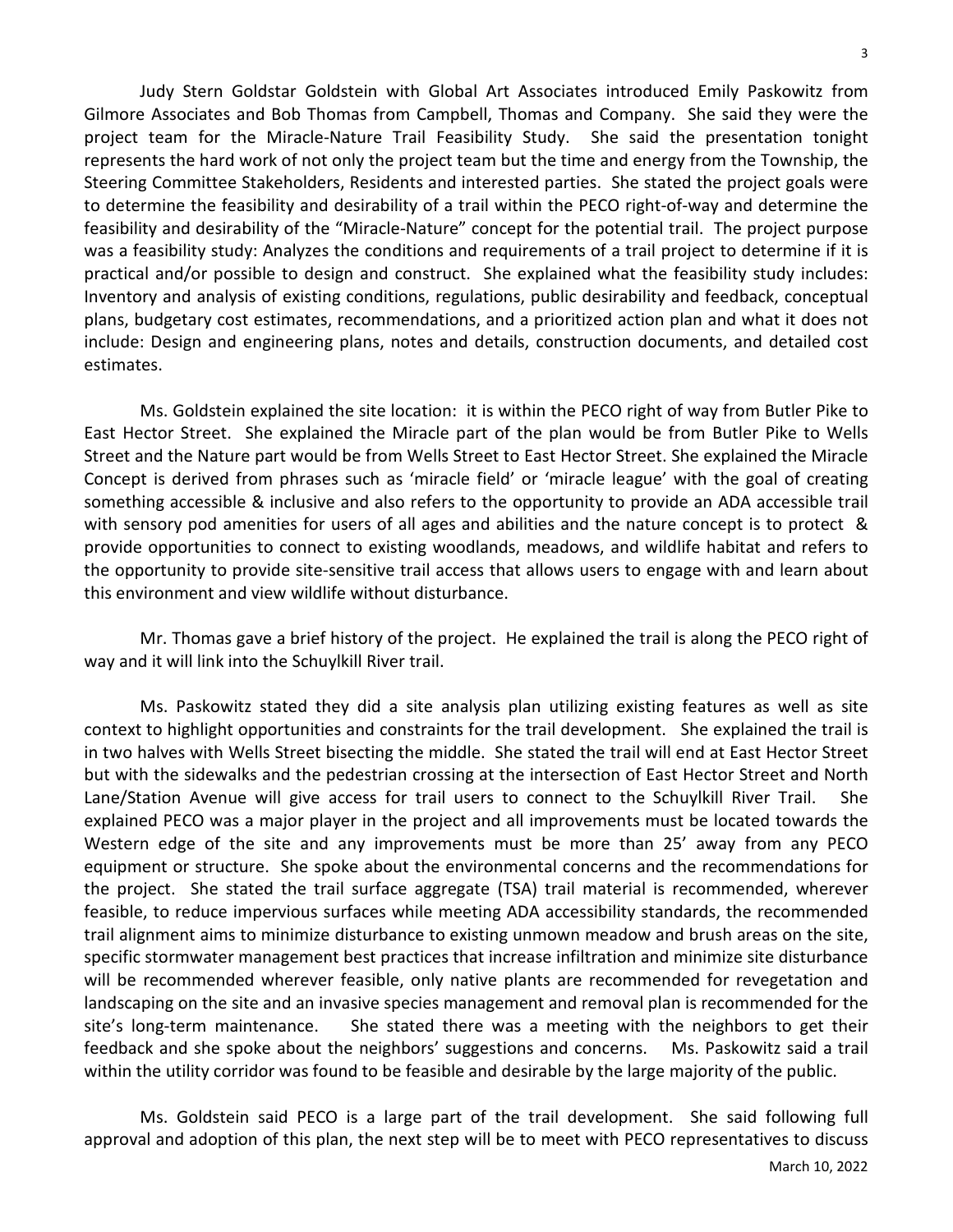the opportunity to move forward with the trail also as the owner of the utility corridor, PECO will be an essential partner in the development of the trail.

Ms. Goldstein spoke about the budgetary cost and financing for the trail. She said the budgeted cost for the total project (including design, permitting, and construction) is estimated to be approximately 3.3 Million (in 2022 dollars) and numerous grant opportunities are available through federal, state, and local agencies for design, permitting, and construction of the trail: PennDOT, DCNR, DCED, Montgomery County, DVRPC, Federal Highway Administration.

Ms. Goldstein spoke about the implementation steps. She said with PECO approval they would advance the conceptual plan to preliminary design. Then they would develop construction plans and specifications, construct the trail and ensure the long-term maintenance and programming of the trail. She spoke about the benefits of having a trail: health, connectivity and exercise.

She explained the project timeline. She the feedback from this meeting will be compiled and implemented into the final feasibility study as requested by the Board of Supervisors. The adoption of the final feasibility study and resolution by the Whitemarsh Township Board of Supervisors and the grant closeout process with both DCNR & DVRPC will be completed.

Chair Nester stated it is an impressive study and thanked them for all of the time and efforts they put into the study and that it is an exciting opportunity.

Ms. Goldstein stated she forgot to acknowledge Tom Blomstrom, Park and Recreation Director who has been an integral part of the study and the project.

Sydelle Zove (Harts Ridge Road) asked about public access to the trail and public parking. Ms. Goldstein explained the public access and parking. Ms. Zove asked about ADA requirements. Ms. Goldstein stated the trail would be designed in accordance with ADA standards.

## **Resolutions (continued)**

## **2. DCNR DVRPC Feasibility Study - Miracle-Nature Trail**

On a motion by Supervisor Toll, seconded by Supervisor Manuele (Vote 5-0) the Board of Supervisors adopted **Resolution #2022-11** approving the DCNR DVRPC Feasibility study for the Miracle-Nature Trail grant project.

### **3. Traffic Study - Chestnut Street**

Leslie Bogdanoff, Traffic Engineer for Gilmore Associates presented traffic calming along Chestnut Street. She stated they were asked to evaluate if any traffic calming measures were warranted along Chestnut Street. She said there were resident concerns of speeding and cut through traffic. She explained Chestnut Street is a two-way residential Township roadway. Chestnut Street provides a cartway width of approximately 21 feet with parking restricted along sections of the road. The posted speed limit is 25 miles per hour. On the southern end, Chestnut Street intersects Ridge Pike at an offset 4-legged signalized intersection. On the northern end, Chestnut Street intersects Germantown Pike at a stop-controlled T-intersection.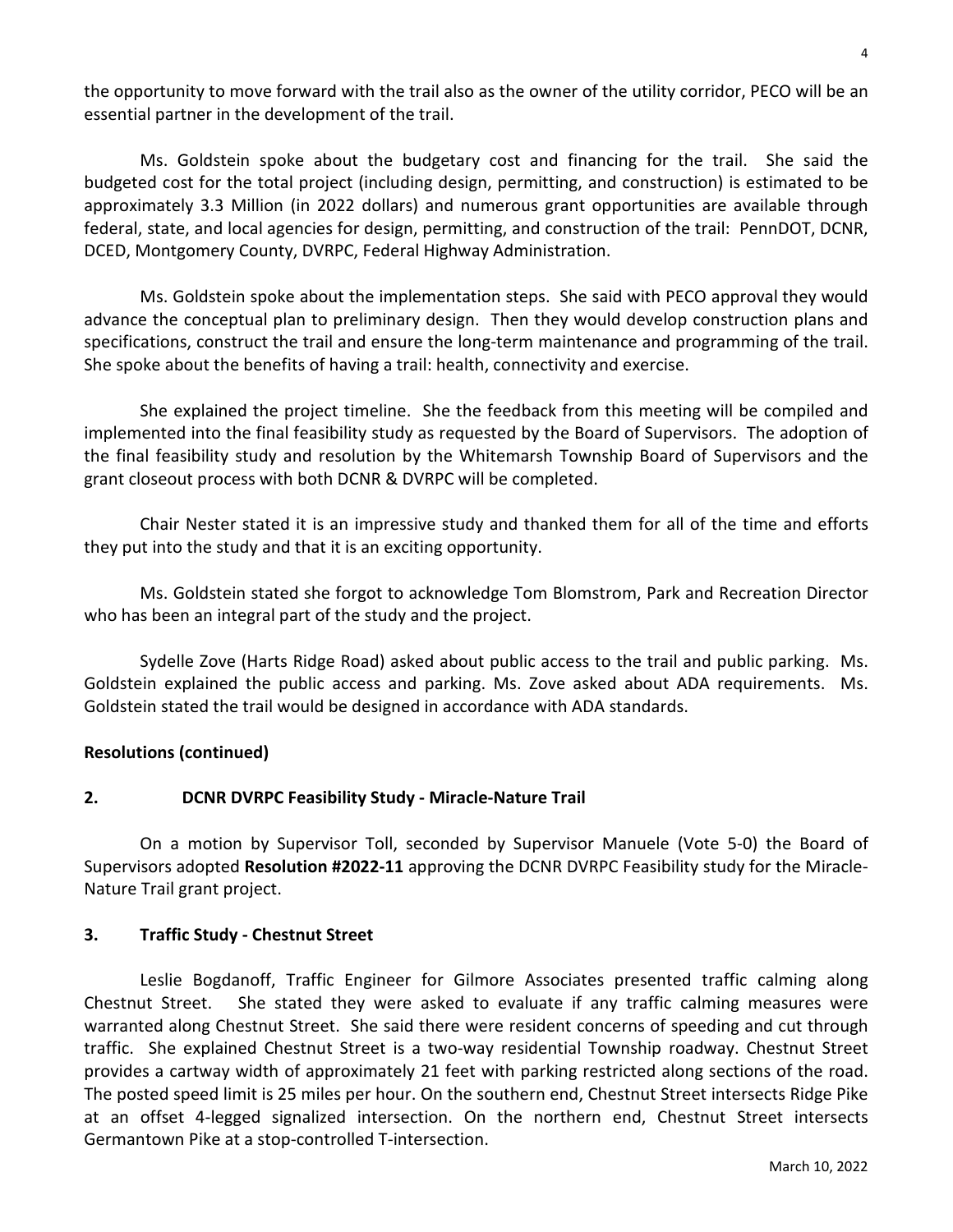She explained In October of 2021, the Whitemarsh Township Police Department collected speed data along Chestnut Street. The collected data revealed that the 85th percentile speed was 37 MPH heading northbound and 34 MPH heading southbound. The 85th percentile speed is the speed that the majority of drivers will travel under that is reasonable, safe and prudent for the overall conditions of a roadway. Traffic calming measures are typically considered for use on roadways for speeding when the 85th percentile speed exceeds the posted speed limit by 5 MPH. The average daily traffic (ADT) along Chestnut Street was measured to be approximately 2,982 vehicles per day.

She stated based on an analysis of the roadway conditions and utilizing Pennsylvania's Traffic Calming Handbook it appears that Chestnut Street meets the requirements for consideration of installation of traffic calming measures. She stated the traffic calming measures considered were speed humps, chicanes (which creates S curves which reduce speed because motorists are required to navigate the turn) and one-way operation. She stated they are recommending speed humps in this location. She said chicanes are not recommended because the road would have to be widened and the one-way operation wouldn't be recommended because it actually tends to increase speeds. She said additionally due to the traffic signal at Ridge Pike and Chestnut Street, it is likely that motorists traveling southbound along Chestnut Street tend to speed up if they see a green light in order to make the light. Louvers should be considered for installation on the existing traffic signal heads so that approaching motorists are unable to see the color of the lights until they are closer to the intersection. A louver is a device that is mounted inside of a signal visor to restrict the visibility of a signal indication to a certain distance from the stop line. This will assist in reducing the incentive to speed to make it through the light if a motorist sees green.

Ms. Bogdanoff stated they are recommending a series of three speed humps. She explained the positioning of the humps along the roadway and signage for the speed hump. She provided their recommendations of speed humps and the louver for the traffic signal. She also spoke about parking and truck restrictions.

Ms. Heinrich explained it appears the speed humps are warranted but there is one more policy requirement which is conducting a public survey where 70% of the households and businesses have to approve of it. She said that would be the next step.

Donna Kobi (Chestnut Street) spoke about the changes she has seen on Chestnut Street over the past 40 years. She said the neighborhood is changing, there are a lot of children being born to the neighbors. She explained on the weekends she has seen people speed down the road at excessive speeds. She said it is very frightening and she fears someone is going to be hit. She said some of the ideas are great. She also said the stop line at the traffic light onto Ridge Pike sits very close to Ridge Pike and it makes Chestnut Street very narrow. She asked about the noise from the rubberized speed humps. There was a discussion about the speed humps. Mrs. Kobi also spoke about the stormwater issues along the road and would the speed humps cause more of an issue.

Joe Ryan (Chestnut Street) spoke about the street survey and said both meters were at one end of the street within 50 feet at the end of the street. He said he felt if they were put in the middle of the street the speeds would have been more than 34/35 miles per hour. He spoke about the possibility of a three-way stop sign at the end of St. Philips driveway. Ms. Bogdanoff explained stop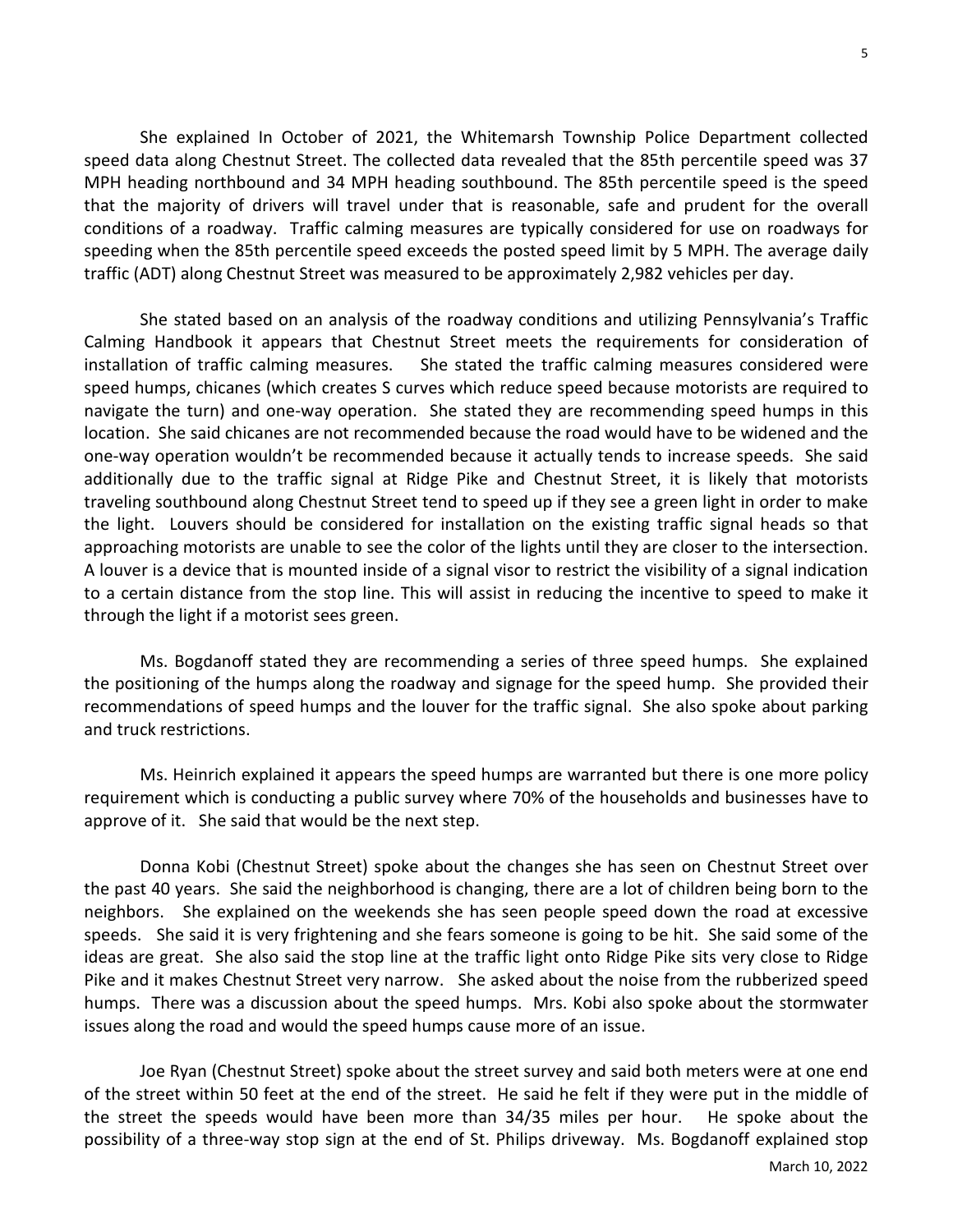signs are not an approved traffic calming method. Mr. Ryan stated most of the houses on Chestnut Street are only 10 feet off the road and he believed the noise from the speed hump would be noisy. Ms. Bogdanoff said this is where the resident survey will come in to play. There was discussion about the one-way street.

Supervisor Manuele asked if they had evaluated whether the warrant the requirements are met or could be met with respect to the three-way stop sign at St. Philips. Ms. Bogdanoff said the warrants would be based on traffic volume and sight distance but the problem is your likely not going to have the traffic volumes and the stop would technically be a driveway not a street intersection. Again, it is not an approved method.

Kim Sweiter (Chestnut Street) said she was happy to see the speed signs go up after the last meeting. She said she agrees the speed peeks in the middle of the street and she disagrees with the speed listed in the survey. She agreed it is noisy for most of the residents because the houses are only about 10 feet off the roadway with the exception of two homes. She spoke against restricting parking on the street. She said she agrees with the three-way stop sign. She suggested a three way stop sign at Germantown Pike and Chestnut Street. She agreed with the louvers on the traffic light but not the speed humps.

Resident (Chestnut) stated that she agrees with the three way stop sign in the middle of the street. She spoke about the new speed signs on the street. She said the majority of the residents on Chestnut Street do not want speed humps. She said she agrees with the no trucks on Chestnut Street. She spoke against the speed humps and her concern that residents will start trying to avoid putting 4 wheels on the speed hump and begin to ride on residents' property. She said she doesn't believe the speed humps are they way to go.

Joy Jacobs (Ridge Pike) spoke about the traffic study and the location of study, and the way people speed to make the traffic light. She spoke in favor of the speed humps. She spoke against the stop signs. She said speed humps give reason to pause. She is in support of the louvers. She suggested the one-way street with the street humps. She spoke about the narrow turn from Chestnut Road and Ridge Pike.

Susan Schzinski (Chestnut Street) disagrees with the speeds in the traffic study and she agrees with the speed humps and suggested making Chestnut Street dead-end at Germantown Pike.

Steve Sague (Chestnut Street) said he believes the one-way traffic or making it a dead end street. He said the people on the street are against the street humps. He also agreed with the threeway stop sign at St. Philips driveway.

Kim Sweiter stated maybe it is multiple things that she feels could be done. She said additional speed limit signs would be helpful and also watch children signs. She stated she doesn't understand why Ridge Pike and also Chestnut Street are not designated as a school zone. She agreed a 3 way stop sign or traffic light at Germantown Pike and Chestnut Street, which could also provide a safe crosswalk for pedestrians.

Supervisor Manuele asked what the requirements are for designating a school zone. Ms. Bogdanoff said that the entrance off Chestnut Street to St. Philips is not supposed to be used. She also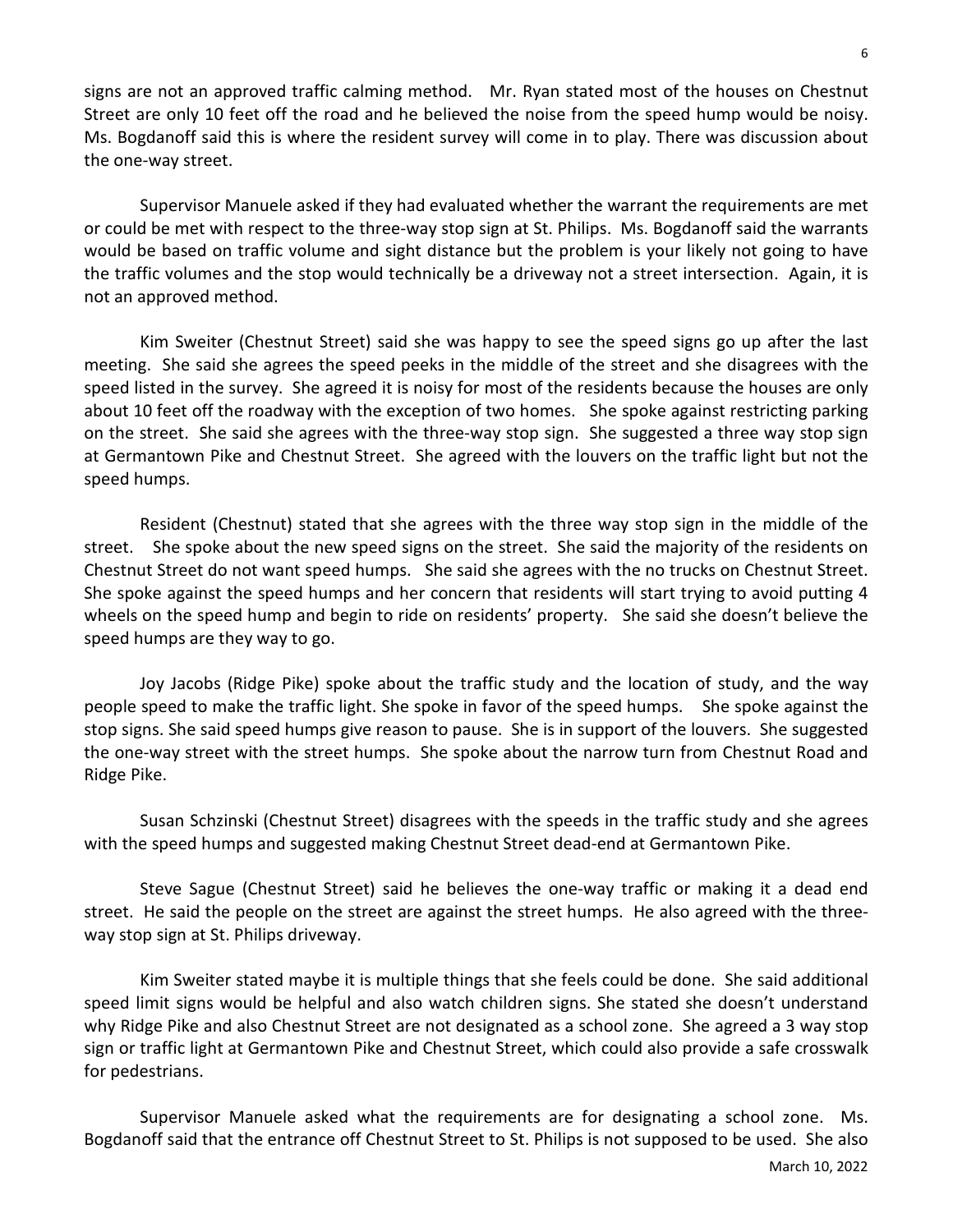said that there she is hearing that there are also issues on Ridge Pike and Germantown Pike that need to be looked into. She said they were tasked with traffic calming on Chestnut Street but it seems there are additional things that need to be looked into.

Chief Ward stated the Police Department has check for school zones on Ridge Pike numerous times. He said because the school does not front on Ridge Pike the township has never been granted the school crossing and school zone designation. He stated that is why there are the flashing lights that warn of a crossing guard on Ridge Pike and Chestnut Street. He explained it doesn't qualify under PennDOT warrants. Supervisor Manuele asked if that is why it won't qualify on Chestnut Street. Chief Ward agreed. He said the Police Department has looked into it many times because from time-to-time PennDOT will change warrants on how things are established. He stated also that the stop signs at St. Philips would not be warranted under PennDOT regulations. He said if the Township installed stop signs there the Police could not enforce them. He explained the electronic speed signs were not recorded by the electronic signs that display the speed, he said that is not the method used to get the data for the traffic study. He explained how the speed is determined.

Ms. Bogdanoff spoke about the turns off of Ridge Pike onto Chestnut Street, she said if they were looking into the truck restriction, they could run turning templates at both ends which would show where the stop bar would be located. The Chief said the truck restriction have been discussed and it has to be looked into further. He explained some of the truck restrictions and parking signs seem to be prior than the ordinances we have. There was a discussion about parking along Chestnut Street. There was a discussion about one-way restriction and parking. Supervisor Manuele suggested looking at one-way traffic from Germantown Pike to Ridge Pike with parking on one side of the street. He said is something to consider.

Supervisor McCusker said they want to keep the residents happy and after hearing the comments he doesn't believe the speed humps are the solution. He said other options need to be looked at. He said the solutions aren't working for the people who live there. He said more discussion is needed.

Ms. Bogdanoff stated the residents survey would be the next step. The Chief said that would be required for the speed humps but it would also give the opportunity for thoughts and ideas on the other options. Supervisor McCusker said he didn't believe they would come up with a solution at this meeting and speed humps won't work.

Supervisor Toll stated it sounds like the resident survey would be helpful no matter what.

Supervisor Turenne asked how they would determine who would be provided the survey, she asked if it would include only the residents on Chestnut Street. Ms. Bogdanoff stated the businesses and the houses on Chestnut Street or feed Chestnut Street would be surveyed.

Chair Nester stated she believe Supervisor Turenne was alluding to was walkability. She said not only would the people on Chestnut Street be affected but also pedestrians who would be crossing the road. She also reminded everyone that the Ridge Pike improvement project is coming. There was a discussion as to who would get the survey. The Chief suggested the Chestnut Street residents first and then go from there. Chair Nester said the survey would be great as well as looking at the signage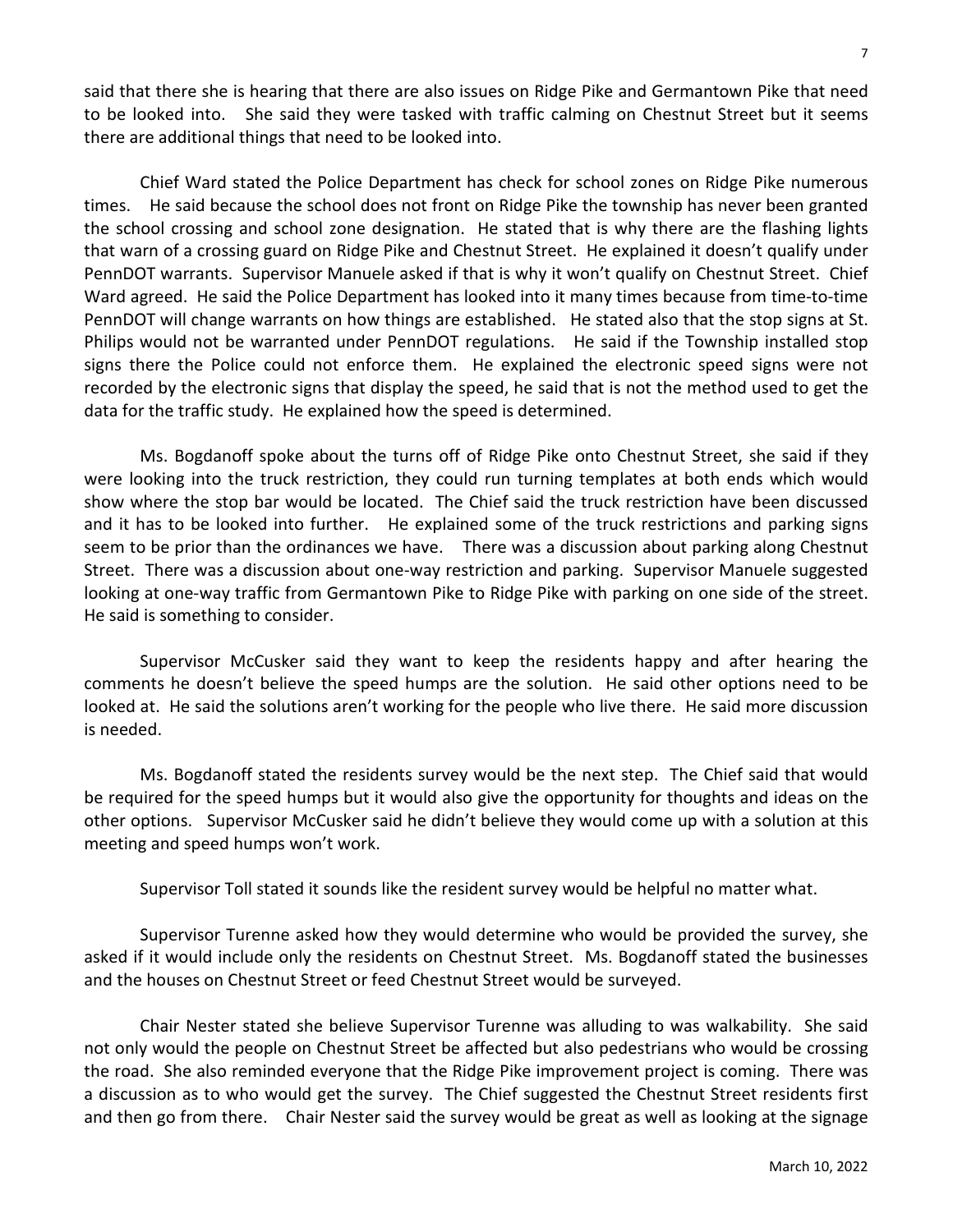in the area. Mr. Mellor said they had been talking about the signage and they need to determine what signage is ordained on the street and that is key.

Donna Kobi said she knows this is a process but suggested the louver over at the traffic signal on Ridge Pike is an excellent idea and believes it is on of the first steps.

Mr. Mellor verified if the Township does go along with the louvers that requires a change to the signal permit and get PennDOT's approval.

On a motion by Supervisor Toll, seconded by Supervisor McCusker (Vote 5-0) the Board of Supervisors to permit the engineer to pursue a survey of Chestnut Street residents and surrounding businesses regarding speed humps and further explore signage and other measures related to louvers.

### **CONSIDER ACTION ITEMS**

### **Ordinances**

## **1. Ordinance Amendment - HARB – Number of Affirmative Votes for Official Action**

Mr. Guttenplan explained Chapter 10 currently provides that affirmative action on a motion at a HARB meeting requires the vote by the majority of the members present. As we pointed out last month, this requirement is inconsistent with the Pennsylvania Local Historic District Act, which is the enabling legislation for the establishment of HARBs. That Act requires that for an affirmative action to be taken by HARB, there must be a vote by the majority of the HARB members. In our case, the Plymouth Whitemarsh HARB is a 9-member board, therefore the Act would require the affirmative vote by at least 5 members. The ordinance will correct Chapter 10 to reflect the requirement of the Act**.**

On a motion by Supervisor Manuele, seconded by Supervisor McCusker (Vote 5-0) the Board of Supervisors adopted **Ordinance #1011** amending Chapter 10, Historic District to correct the number of affirmative votes for official action.

## **Resolutions**

**None**

## **MOTIONS (continued)**

### **2. Fire Capital Request - Spring Mill Fire Company Boiler Replacement**

Mr. Mellor explained the Spring Mill Fire Company has requested the distribution of \$61,089.50 from the capital fund for the replacement of their boiler at the February 2022 Emergency Services Board Meeting. The request was presented and approved by the Emergency Services Board to recommend the release of funds to the Board of Supervisors. The vendor's quote was provided at the February 2022 Emergency Services Board Meeting.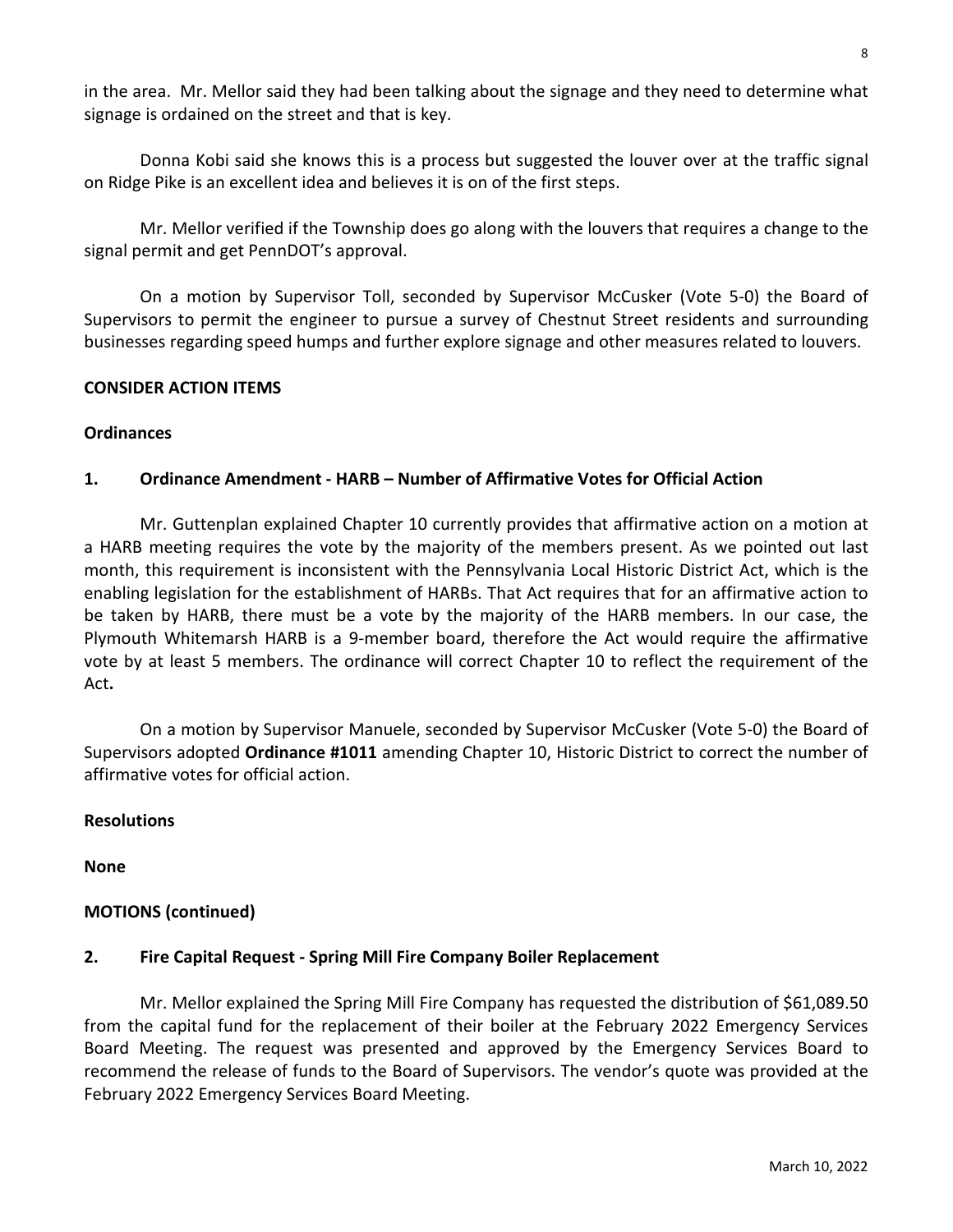On a motion by Supervisor Toll, seconded by Supervisor McCusker (Vote (5-0) the Board of Supervisors authorized authorize the request from Spring Mill Fire Company in the amount of \$61,089.50 from the Fire Capital Fund towards the purchase of a new Boiler.

### **3. Authorization to Advertise Ordinance Amendment - Adopting the 2018 Fire Code**

Mr. Mellor explained the Pennsylvania Labor & Industry has modified the Uniform Construction Code to the 2018 edition of the International Code Council codes. This went into effect February of this year and our original adoption for the Uniform Construction Code automatically follows the current edition as set forth by the Uniform Construction Code. Except for some sections, the International Fire Code must be adopted at the local level. We formally adopted the 2015 International Fire Code in 2020 to match the 2015 edition of construction codes. With the Uniform Construction Code moving to the 2018 edition of the International Code Council codes, we need to adopt the 2018 edition of the International Fire Code. The proposed adoption modifies the code as done with the 2015 edition with previously adopted fire code requirements and ask Board of Supervisors review the proposed adoption of the 2018 International Fire Code to ensure we are using compatible editions of construction code series for construction and code enforcement.

On a motion by Supervisor McCusker, seconded by Supervisor Toll (Vote (5-0) the Board of Supervisors authorized the advertisement of an ordinance amendment adopting the 2018 Fire Code.

## **4. Authorization to Advertise Ordinance Amendment - Amending Non-Uniformed Employees' Pension Plan**

Mr. Mellor explained after doing some research it was found the normal retirement age for the 457 plan was 70.5. This is not correct. The 70.5 age is the age when an employee must start taking distributions from the plan. The normal retirement age for a police officer is 50 years old with a minimum of 25 years of service. The normal retirement age for a non-policer is 65 years old. It is recommended that we change the normal retirement age for the 457 to be 50 years old with 25 years if service for a police officer and 65 years old for a non-police officer.

On a motion by Supervisor Toll, seconded by Supervisor McCusker (Vote (5-0) the Board of Supervisors authorized the Township Solicitor to draft an ordinance and authorize the advertisement amending the Non-Uniformed Employees' Pension Plan.

# **5. Authorization to Advertise Ordinance Amendment** - **Transfer Collection of Delinquent Refuse Fees to Portnoff Law**

Mr. Mellor explained every year when the taxes are not paid the taxes are lien by the County. The past two years all of the fees were lien by the County. According to the County, the Refuse fee should never have been lien at the County. The previous year's (2016-2018) delinquent fees have not been pursued by the township. The Township only receives money from them when someone decides to sell their home. He explained Mr. Barron has worked with Portnoff Law previously and recommends them. Portnoff Law explained their process as, the Township will receive 100% of the balance owed on its delinquent refuse accounts, as Portnoff's fees and costs are paid by the delinquent property owner. Assuming that the Township will turn over at least 50 delinquent accounts at the initial placement, the only cost that we charge directly to the Township is a cost of \$40 plus certified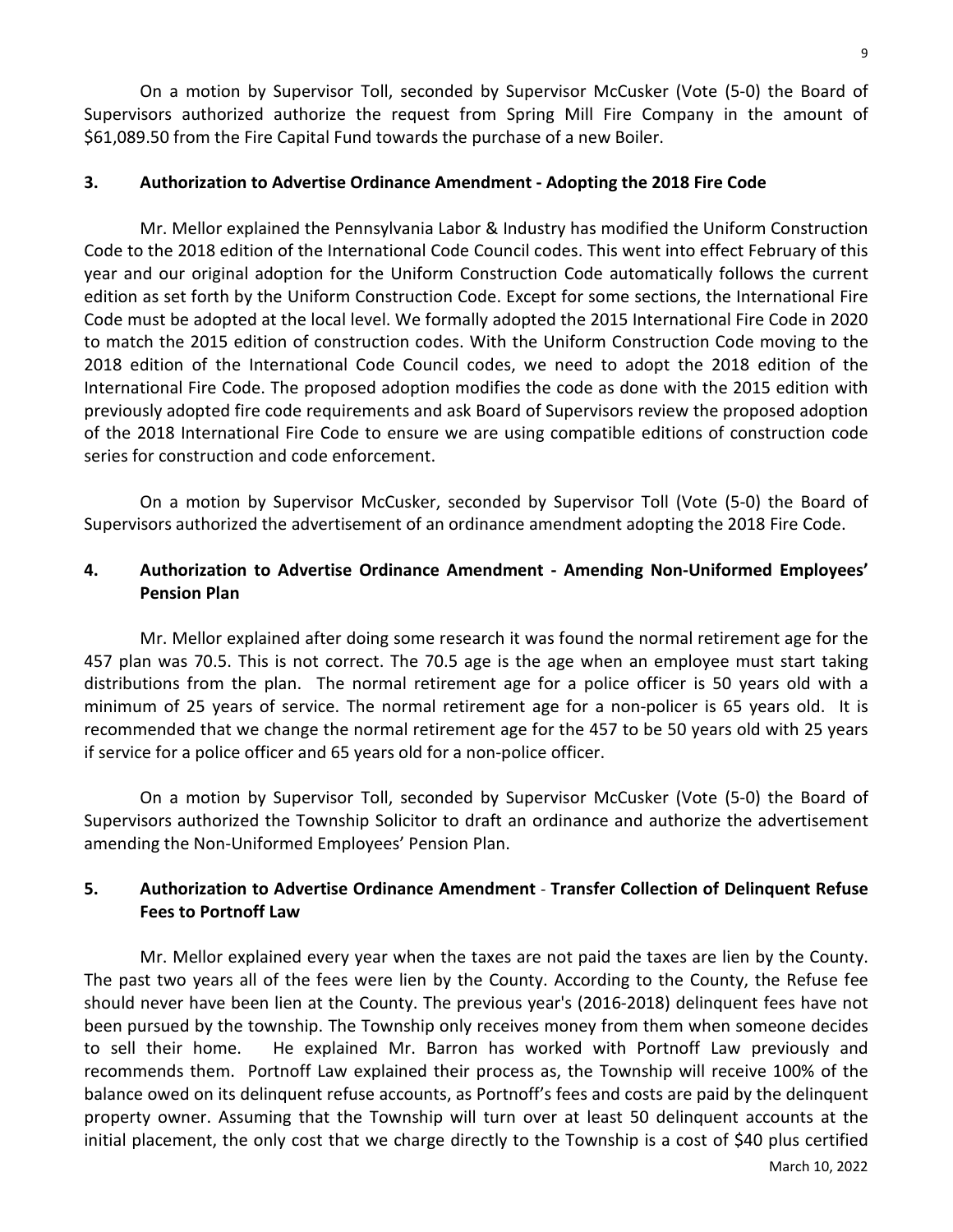postage (approximately \$6) to send out the initial notices of claim and fee shifting. This cost is subsequently charged to the delinquent property owner and fully reimbursable from our collections. After the notice of claim and fee shifting, our fees for subsequent collection steps will be charged directly to the delinquent property owner and Portnoff will front all hard collection costs for the Township.

On a motion by Supervisor Manuele, seconded by Supervisor McCusker (Vote (5-0) the Board of Supervisors authorized an ordinance amendment to transfer the collection of delinquent refuse fees to Portnoff Law.

# **6. Escrow Release #1 (Final) - Verizon Wireless/5175 Campus Drive**

On a motion by Supervisor McCusker, seconded by Supervisor Manuele (Vote (5-0) the Board of Supervisors authorized the final escrow release #1 for Verizon Wireless/5175 Campus Drive in the amount of \$132,884.36.

## **7. February 2022 Expenditures and Payroll and Pension Plan Paid Costs**

On a motion by Supervisor Toll, seconded by Supervisor McCusker (Vote (5-0) the Board of Supervisors approved expenditures totaling \$1,510,760.99; and payroll totaling \$703,469.22 and pension paid costs totaling \$4,837.98 for February 2022.

## **Revised Agenda**

## **8. Certificate of Appropriateness - 15 Germantown Pike – Demolition of Two Additions**

Mr. Guttenplan explained the application is for demolition of two non-historic additions on this building, one on the west side and one in the rear of the building. These additions have been determined to be in dilapidated condition and recommended for removal at this time by Bob Sztubinski, Director of Building and Codes. (Removal of these additions has been anticipated by the property owners and is reflected on land development plans currently under review.) HARB members concurred with the removal of these additions and the members present at the meeting unanimously voted to recommend issuance of a Certificate of Appropriateness.

On a motion by Supervisor McCusker, seconded by Supervisor Manuele (Vote (5-0) the Board of Supervisors approved the Certificate of Appropriateness for the demolition of 2 additions at 15 East Germantown Pike.

## **9. Certificate of Appropriateness - 20 Marple Lane – Roof Replacement**

Mr. Guttenplan explained the application is to replace the roof of the main house (built in 1840) and the spring house on this property. The owner is proposing to replace both with the same slatetone gray asbestos shingle as a more appropriate color compared to the current brick red asbestos shingles on both buildings (there are no historic roofing materials still existing at the property). Gutters are being replaced with round gutters, appropriate to the period. HARB members had no issues with the roof replacement and the members present at the meeting unanimously voted to recommend issuance of a Certificate of Appropriateness.